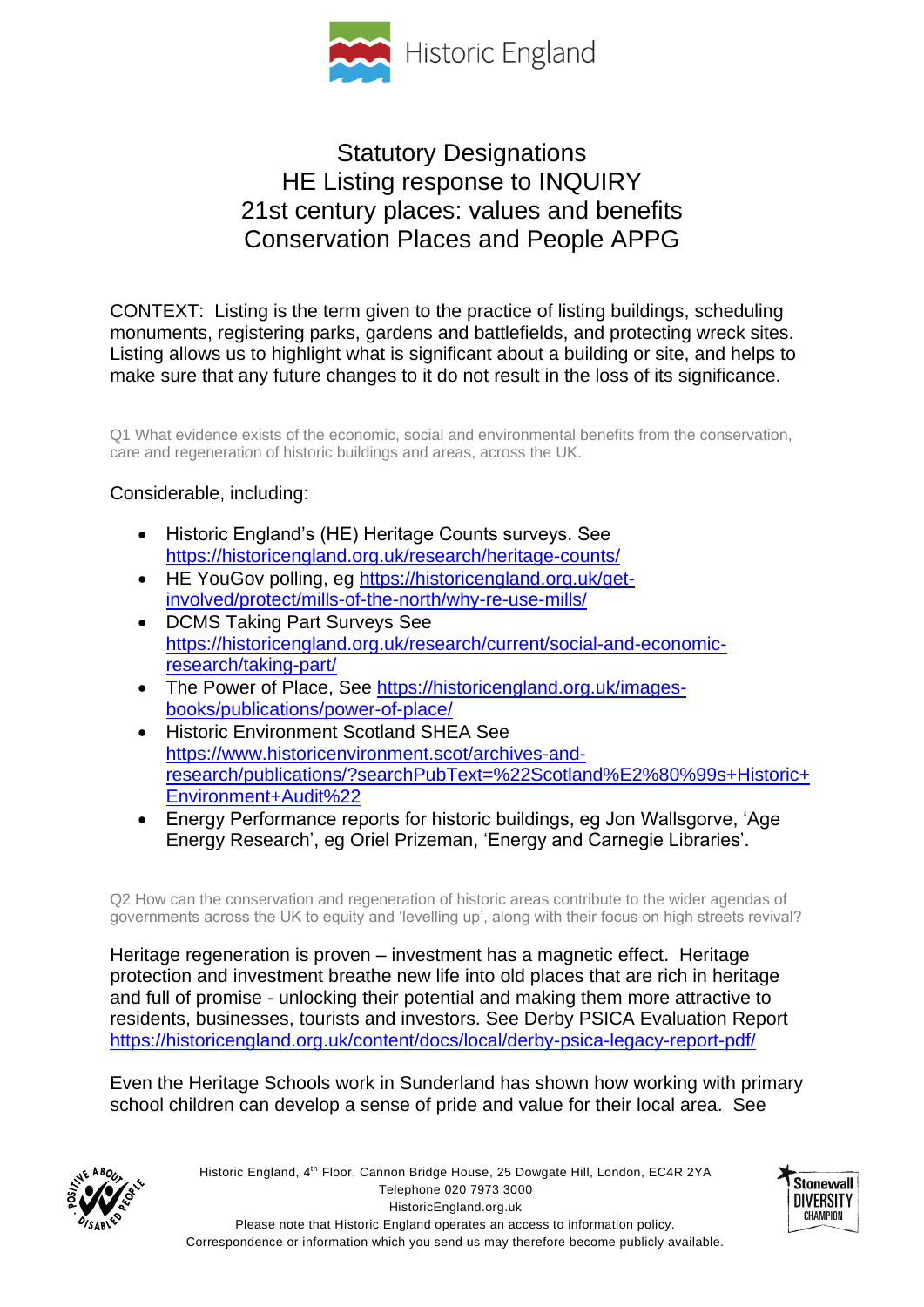

[https://historicengland.org.uk/services-skills/education/heritage-schools/champion](https://historicengland.org.uk/services-skills/education/heritage-schools/champion-heritage-schools/)[heritage-schools/](https://historicengland.org.uk/services-skills/education/heritage-schools/champion-heritage-schools/)

Q3 Is there a case for further increasing the level of investment in the heritage and infrastructure of places outside London and the south east of England to assist the 'levelling up' of lagging regional economies?

Socio-economic benefits build from employment opportunities provided by investment in the heritage and it is int the interest of England's environmental and economic health and performance to achieve a more balanced and sustainable response to demographic changes and requirements.

See growing evidence for cultural capital

[https://historicengland.org.uk/research/current/social-and-economic-research/culture](https://historicengland.org.uk/research/current/social-and-economic-research/culture-and-heritage-capital/)[and-heritage-capital/](https://historicengland.org.uk/research/current/social-and-economic-research/culture-and-heritage-capital/)

Q4 How can regeneration of the historic environment contribute to and interact with efforts to revive local economies in the wake of the Covid-19 pandemic and subsequent recession?

Lockdown has shown the immense value of local places to people's mental health. Identity and sense of belonging, quite apart from employment are key. Heritage Counts overviews of the economics of heritage investment illustrate the substantial performance for UK GVA and GDP – this is even more acute as a result of the instability and impact of the pandemic. See Heritage Counts <https://historicengland.org.uk/research/heritage-counts/heritage-and-economy/>

Q5 What evidence exists that historic buildings provide flexible, low rental space for start-up businesses, social enterprises and community facilities, thereby helping to stimulate local economies, particularly in more peripheral neighbourhoods?

See such surveys as those on effect of mill conversions in the north <https://historicengland.org.uk/get-involved/protect/mills-of-the-north/success-stories/> and HES's THI work – for example in the Merchant City, Glasgow.

Q6 How has heritage regeneration helped to boost the image and social cohesion of the areas they are located in, attracting investment and providing a catalyst for reversing economic decline?

HE's Listing teams receives many requests for protection to be afforded to community spaces – village halls, redundant schools, public houses. Uptake in Assets of Community Value and their correlation with heritage assets provides strong evidence. See again such as the Derby PSICA report above.

Q7 How can the care, repair and regeneration of the historic environment help to meet the UK's commitment to sustainable development, including cutting emissions to net zero by avoiding the use and waste of scarce resources associated with demolition and redevelopment?

Re-use and retrofitting remove need for new build. Construction accounts for 38% of carbon emissions! The environmental costs of demolition are not considered when sites are cleared and figures given for the new build. Re-use and retrofitting protect diminishing resources. While EPC tests have been based on modern construction and mis-represent the performance of traditional forms, much of which is superior. Embodied energy is now recognised. As the value of local identity becomes clearer



Historic England, 4<sup>th</sup> Floor, Cannon Bridge House, 25 Dowgate Hill, London, EC4R 2YA Telephone 020 7973 3000 HistoricEngland.org.uk Please note that Historic England operates an access to information policy. Correspondence or information which you send us may therefore become publicly available.

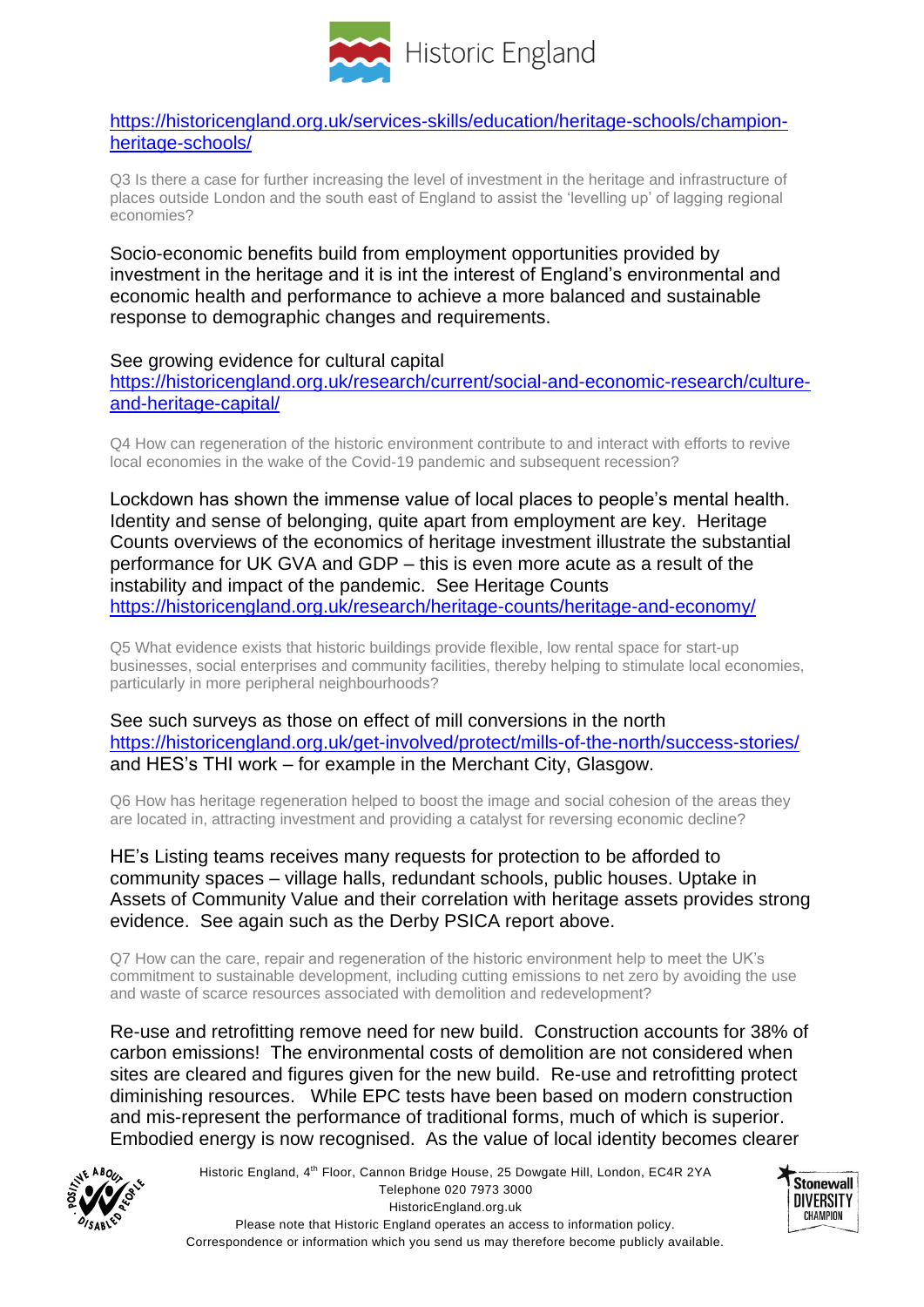

(assisted by lockdown experiences) the value of heritage to a sense of place, to mental health, to volunteering become more apparent – keeping 'character' contributes to a stable society. See also HE's 'There's no Place like Old Homes' report, at [https://historicengland.org.uk/research/heritage-counts/2019-carbon-in](https://historicengland.org.uk/research/heritage-counts/2019-carbon-in-built-environment/carbon-in-built-historic-environment/)[built-environment/carbon-in-built-historic-environment/](https://historicengland.org.uk/research/heritage-counts/2019-carbon-in-built-environment/carbon-in-built-historic-environment/) and 'Understanding Carbon in the Historic Environment',

[https://historicengland.org.uk/content/docs/research/understanding-carbon-in](https://historicengland.org.uk/content/docs/research/understanding-carbon-in-historic-environment/)[historic-environment/](https://historicengland.org.uk/content/docs/research/understanding-carbon-in-historic-environment/)

Q8 How can conservation-led regeneration of the historic environment help to promote sustainable patterns of development, striking the right balance between economic growth and social equity, while also curbing wasteful emissions?

## The above reports provide good information here. Similarly too, HE's work on mill conversion and re-use.

Q10 What are the implications of the government's reforms to the English planning system, proposed in the planning white paper, for the conservation and regeneration of historic areas?

See https://historicengland.org.uk/whats-new/statements/he-response-planning-future/ We support the Government's aims to deliver more homes and particularly welcome the commitment to creating beautiful, sustainable places. The historic environment, which is an important part of what makes places distinctive and beautiful has a strong role to play in this. The principles of good design, place-making and giving local people a greater say in how their neighbourhoods develop lie at the heart of Historic England's work, demonstrated by our High Streets Heritage Action Zones programme. We agree with the report's statement that our homes need to be sustainable. The recycling and reuse of historic buildings could make a significant contribution to combatting the effects of climate change and has a key role to play in meeting the government's target to be Net Zero by 2050.

Q9 What have been the impacts of cuts in local government to the capacity of planning departments to facilitate the conservation and regeneration of sensitive historic areas?

Key. See [https://historicengland.org.uk/images-books/publications/tenth-report-la](https://historicengland.org.uk/images-books/publications/tenth-report-la-staff-resources/)[staff-resources/](https://historicengland.org.uk/images-books/publications/tenth-report-la-staff-resources/) . Concerns continue (and indeed accelerate considering the potential consequences of the pandemic) regarding the need for skilled and adequately resourced provision for the management of the historic environment. Work on Cultural Capital is to evidence the breadth of benefits that the heritage brings to other areas of society and therefore the dangers of not investing appropriately in this dimension.

Q11 How can post pandemic efforts to boost skills training support efforts to revive neglected crafts key to historic building conservation?

As appreciation for Intangible Cultural Heritage grows, the importance of supporting traditional skills and use of traditional materials grows too and, in a post-pandemic world, the multiple benefits of employment in this area need attention. With further emphasis on the reduction of carbon emissions comes recognition of the benefits of working with traditional fabric and therefore the value of growing the skills necessary.



Historic England, 4<sup>th</sup> Floor, Cannon Bridge House, 25 Dowgate Hill, London, EC4R 2YA Telephone 020 7973 3000 HistoricEngland.org.uk Please note that Historic England operates an access to information policy. Correspondence or information which you send us may therefore become publicly available.